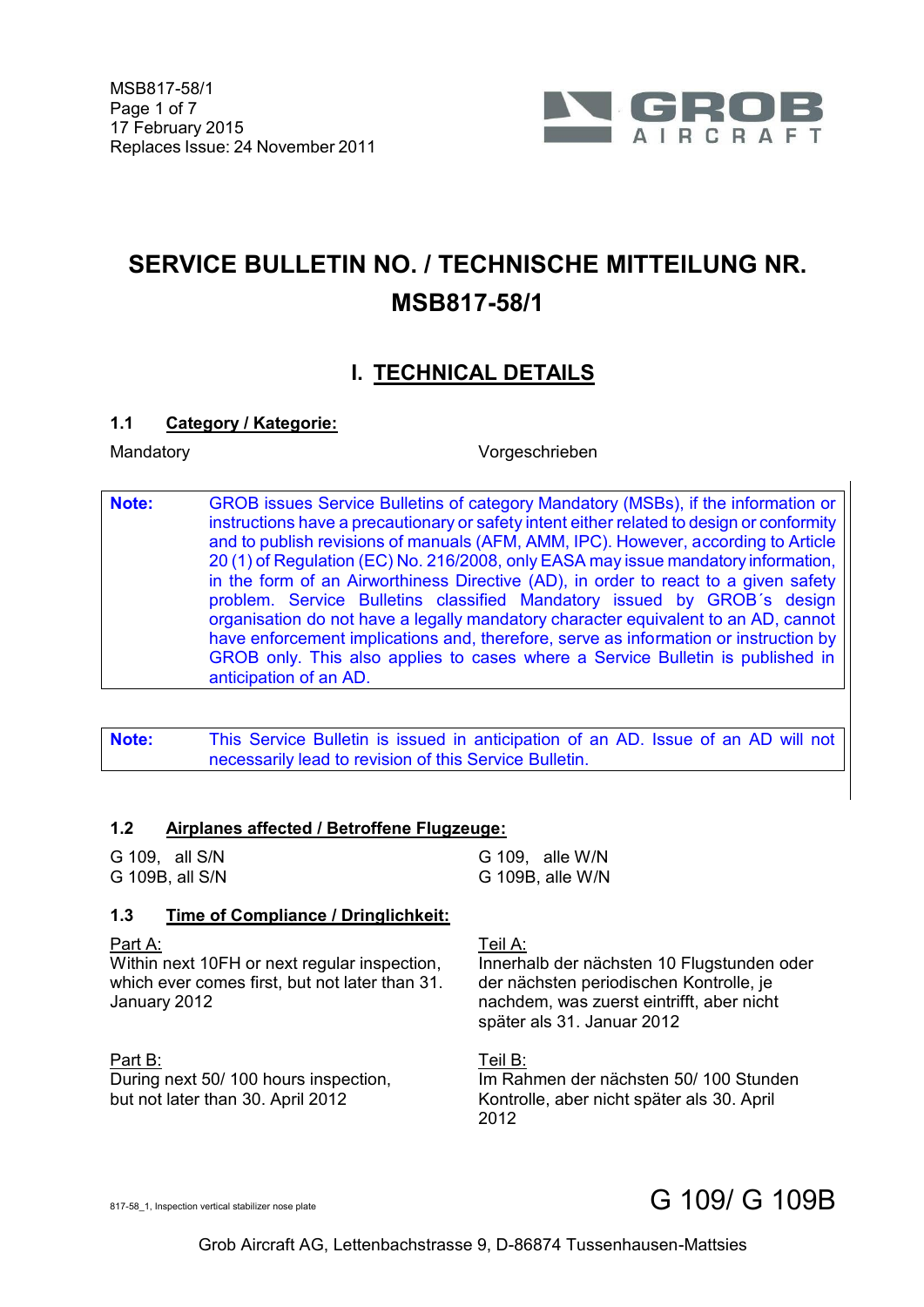MSB817-58/1 Page 2 of 7 17 February 2015 Replaces Issue: 24 November 2011



### **1.4 Subject / Gegenstand:**

ATA 55-30: Vertical Stabilizer ATA 55-30: Seitenleitwerk **Inspection of the vertical stabilizer nose plate for corrosion**

## **1.5 Reason / Grund:**

Grob received a report where the vertical stabilizer nose plate P/N 109-2160.01 (Fig. 1) was found heavily corroded.

The concerned aircraft was located near to the seaside and therefore exposed to a salty environment.

As a precautionary action the inspection of the nose plate P/N 109-2160.01 for corrosion is mandatory and, if corrosion is determined, the exchange of the concerned nose plate against a new part made is mandatory.

Revision 1 of this SB provides additional information for the inspection, without retroactive change of the time of compliance for the initial inspection.

# **Überprüfung des SLW Nasenbleches auf Korrosion**

Grob erhielt einen Bericht, bei dem eine schwere Korrosion am Seitenleitwerks-Nasenblech 109-2160.01 (Abb. 1) festgestellt wurde.

Das betroffene Flugzeug wurde in Meeresnähe betrieben und war deshalb einer salzhaltigen Umgebung ausgesetzt.

Als Vorsichtsmassnahme wird eine Überprüfung des Nasenbleches 109-2160.01 auf Korrosion angeordnet und, falls Korrosion festgestellt wird, ist der Austausch des Nasenbleches gegen ein Neuteil erforderlich. Revision 1 dieser TM beinhaltet zusätzliche Informationen für die Inspektion, ohne nachträglich die Fälligkeit der ersten Inspektion zu ändern.



### Fig. / Abb. 1

## **1.6 Concurrent Documents / Mitgeltende Unterlagen:**

- Service Bulletin MSB817-60, "Installation of an access panel"
- Repair Instruction No. RI817-009
- AMM revision 8 dated 12.09.2011
- Technische Mitteilung MSB817-60, "Einbau eines Zugangsdeckels"
- Reparaturanleitung Nr. RI817-009
- WHB Revision 8 vom 12.09.2011

# $817-58\_1$ , Inspection vertical stabilizer nose plate G  $109/$  G  $109B$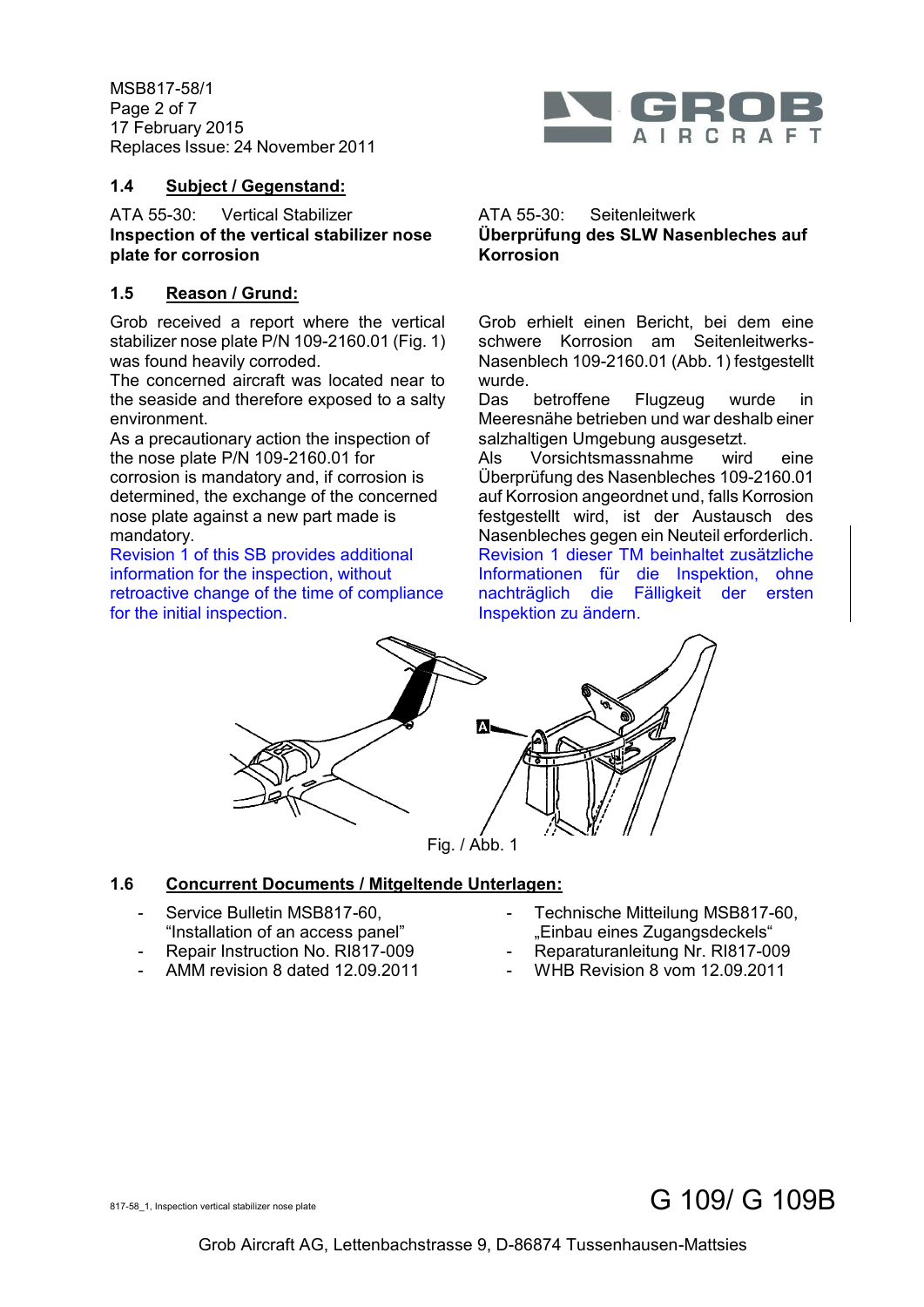MSB817-58/1 Page 3 of 7 17 February 2015 Replaces Issue: 24 November 2011



#### **1.7 Approval Note / Genehmigungsvermerk:**

The technical content of this document is approved under the authority of EASA Design Organization Approval No. EASA.21J.030.

These information or instructions relate to repair instruction no. RI817-009 which has been approved under the authority of EASA Design Organisation Approval No. EASA.21J.030.

Die technischen Informationen in diesem Dokument sind im Rahmen der Privilegien des EASA Entwicklungsbetriebs Nr. EASA.21J.030 genehmigt.

Die Informationen und Anweisungen beziehen sich auf die Reparaturanleitung Nr. RI817-009, die im Rahmen der Privilegien des EASA Entwicklungsbetriebs Nr. EASA.21J.030 genehmigt wurden.

#### **1.8 Accomplishment – Instructions / Durchführung – Anweisungen**

#### **Part A: External Inspection / Äußerliche Inspektion**

| 1.8.1 | Ensure that the aircraft is safe for<br>parking I.A.W. AMM                                                                    | Sicherstellen, dass das Flugzeug sicher<br>abgestellt ist, siehe WHB.                                                                                          |
|-------|-------------------------------------------------------------------------------------------------------------------------------|----------------------------------------------------------------------------------------------------------------------------------------------------------------|
| 1.8.2 | Remove the horizontal stabilizer IAW<br>AMM.                                                                                  | Höhenflosse abbauen gem. WHB                                                                                                                                   |
| 1.8.3 | Check front and rear side from top of<br>the nose plate for corrosion (see Fig.<br>2) and flaking (see Fig. 3).               | Die Vorder- und Hinterseite des<br>Nasenbleches von oben auf Korrosion (siehe<br>Abb. 2) und Abplatzung (siehe Abb. 3)<br>überprüfen.                          |
| 1.8.4 | If no corrosion and/ or flaking is<br>detected proceed with 1.8.6.                                                            | Falls keine Korrosion und/oder<br>Abplatzungen festgestellt werden, mit Punkt<br>1.8.6 fortfahren.                                                             |
| 1.8.5 | If any corrosion and/ or flaking is<br>detected the nose plate has to be<br>replaced IAW RI817-009 before the<br>next flight. | Falls Korrosion und/ oder Abplatzungen<br>festgestellt werden, ist das Nasenblech gem.<br>Reparaturanleitung RI817-009 vor dem<br>nächsten Flug auszutauschen. |
| 1.8.6 | Install the horizontal stabilizer IAW<br>AMM                                                                                  | Höhenflosse anbauen, gem. WHB.                                                                                                                                 |

1.8.7 Return aircraft to service Flugzeug wieder freigeben

# $817-58\_1$ , Inspection vertical stabilizer nose plate G  $109/$  G  $109B$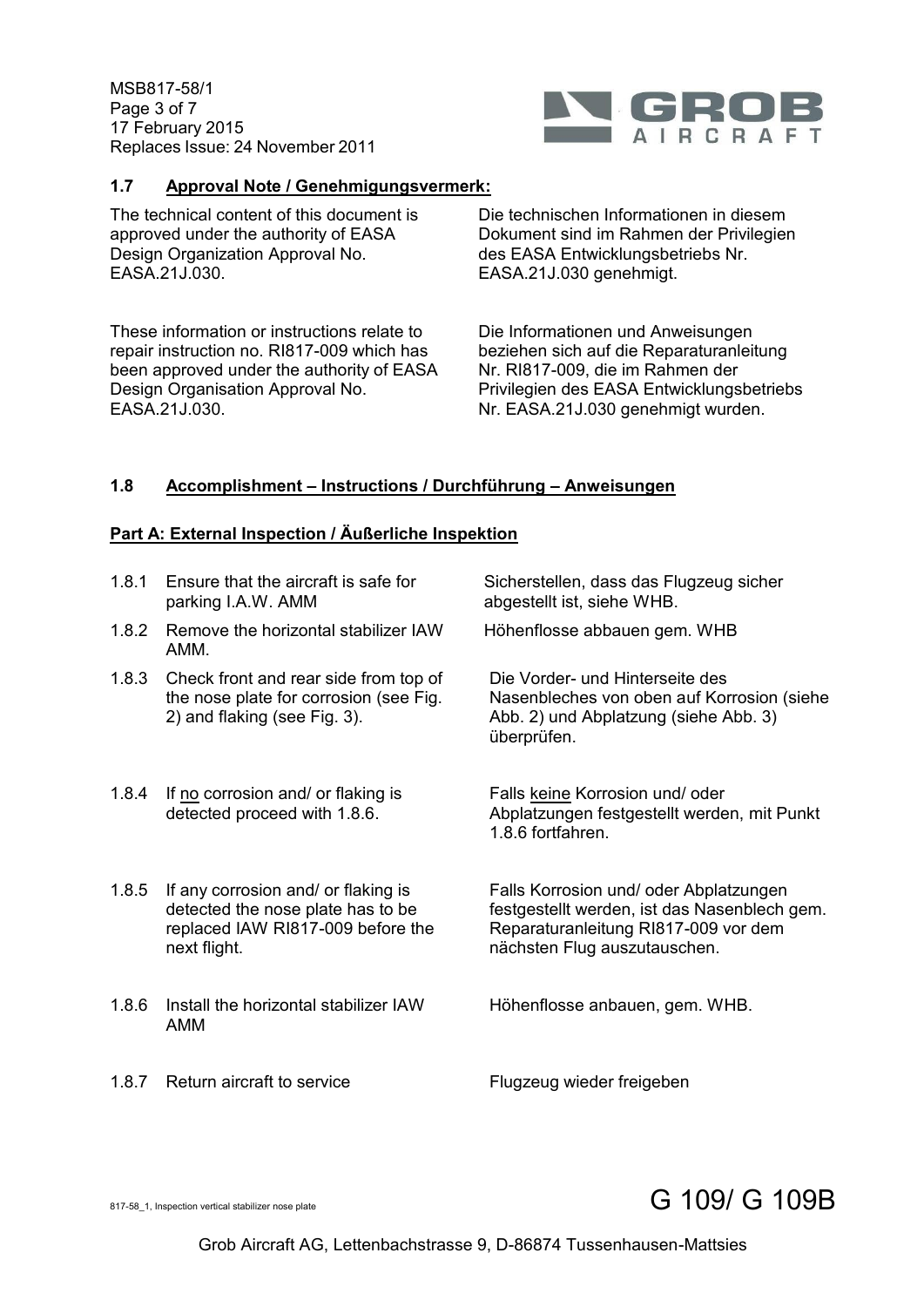MSB817-58/1 Page 4 of 7 17 February 2015 Replaces Issue: 24 November 2011





Fig. / Abb. 2 Fig. / Abb. 3 Corroded nose plate Flaking Korrodierte Nasenplatte **Abplatzungen** 

#### **Part B: Internal Inspection / Inspektion von innen**

| Note: | If the access panel (Fig. 4) is not already installed (G 109 all S/N, G 109B S/N |
|-------|----------------------------------------------------------------------------------|
|       | 6200-6339) the access panel has to installed IAW MSB817-60 prior to further      |
|       | actions.                                                                         |

**Hinweis:** Falls der Zugangsdeckel (Abb. 4) noch nicht eingebaut ist (G 109 alle WerkNr., G 109B WerkNr. 6200-6339) ist dieser gemäß MSB817-60 einzubauen, bevor weitere Maßnahmen durchgeführt werden können.

- 1.8.1 Ensure that the aircraft is safe for parking I.A.W. AMM
- 1.8.2 Remove access panel at the LH stabilizer side (see Fig. 4) and inspect nose plate from below for corrosion using a mirror or other suitable means (e.g. digital camera, borescope). Fig.5 shows a corroded nose plate after removal. Where the nose plate is covered by composites, corrosion is indicated by discoloration of the thickened resin or glass layers.
- 1.8.3 If no corrosion is detected proceed with 1.8.5
- 1.8.4 If any corrosion is detected the nose plate has to be replaced IAW RI817- 009 before the next flight.

Sicherstellen, dass das Flugzeug sicher abgestellt ist, siehe WHB.

Den Inspektionsdeckel links an der Seitenflosse (siehe Abb. 4) entfernen und Nasenblech von unten mit Hilfe eines Spiegels oder anderer geeigneter Mittel (z.B. Digitalkamera, Boroskop) auf Korrosion überprüfen. Abb. 5 zeigt ein korrodiertes Nasenblech nach Ausbau. An den von GFK bedeckten Stellen wird Korrosion durch Verfärbungen im Dickharz

oder den Glassgewebeschichten angezeigt.

Falls keine Korrosion festgestellt wird, mit Punkt 1.8.5 fortfahren.

Falls Korrosion festgestellt werden, ist das Nasenblech gem. Reparaturanleitung RI817- 009 vor dem nächsten Flug auszutauschen.

# $817-58\_1$ , Inspection vertical stabilizer nose plate G  $109/$  G  $109B$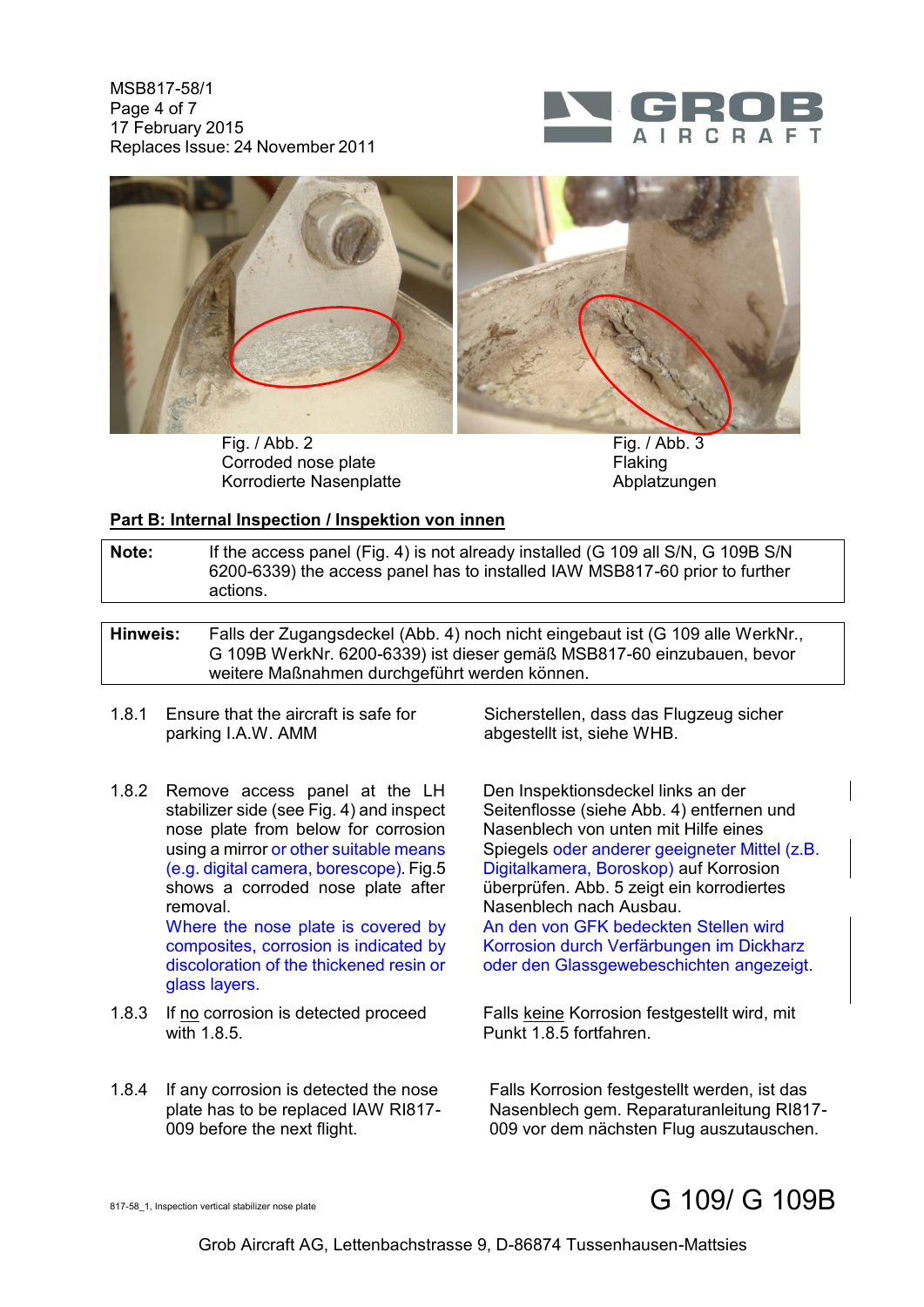MSB817-58/1 Page 5 of 7 17 February 2015 Replaces Issue: 24 November 2011



**IRCRAFT**  $\Delta$ 

Access panel LH/ Inspektionsdeckel links

1.8.6 Return aircraft to service Flugzeug wieder freigeben



### **1.9 Repetitive Action / Wiederkehrende Massnahmen**

The inspection of the nose plate according to part A and B has to be repeated during each 100 hours inspection or annual airworthiness review, even if the nose plate has been replaced.

Die Überprüfung auf Korrosion des Nasenbleches gemäß Teil A und B ist bei jeder 100 Std. Kontrolle oder bei der jährlichen Überprüfung der Lufttüchtigkeit zu wiederholen, auch wenn das Nasenblech getauscht wurde.

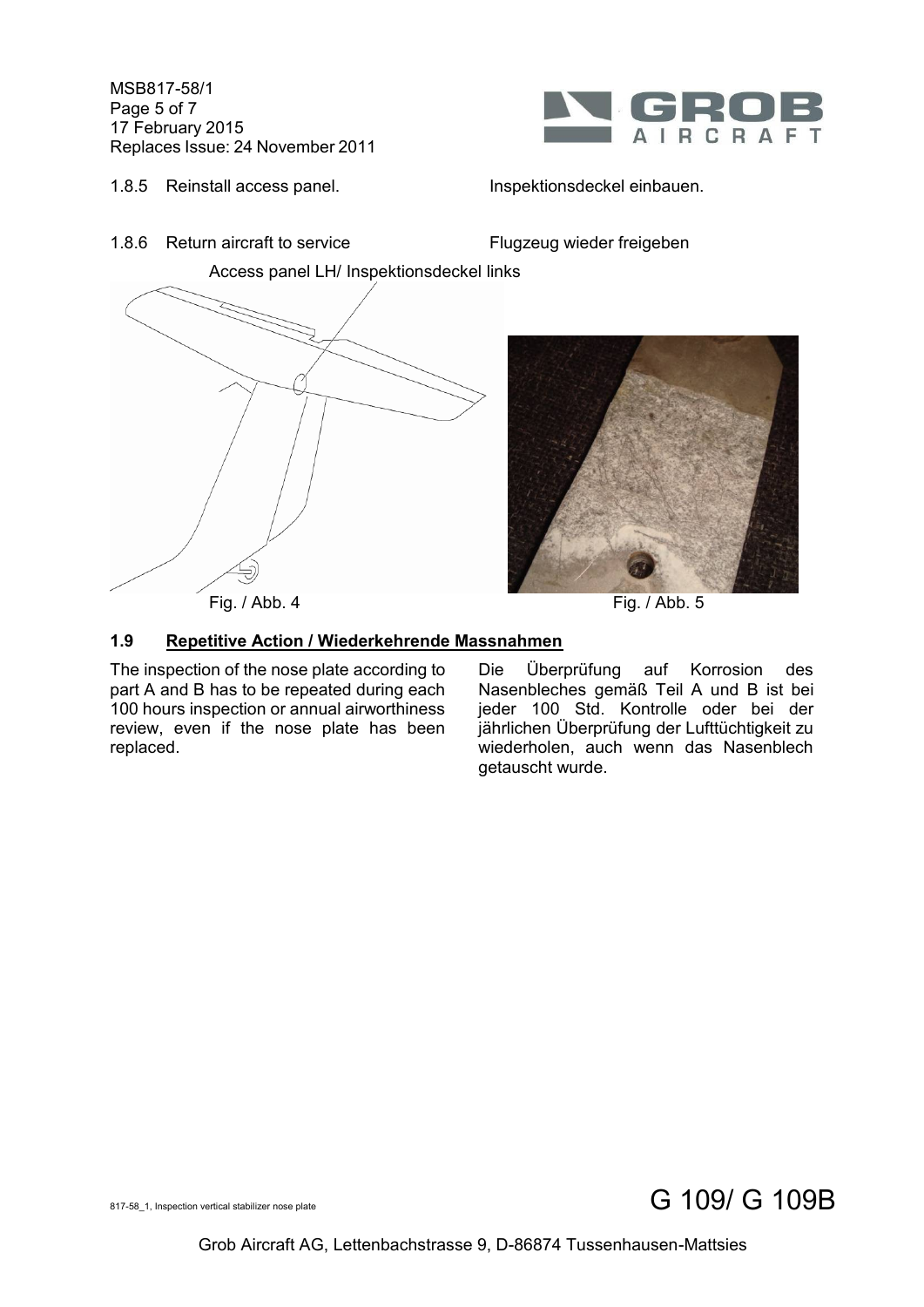

## **II. PLANNING INFORMATION**

### **2.1 Weight and CG / Gewicht und Schwerpunktlagen**

N/A Nicht zutreffend

### **2.2 Material and Availability / Material und Verfügbarkeit**

- IAW Repair Instruction RI817-009
- IAW MSB 817-60
- Gem. Reparaturanleitung RI817-009
- Gem. MSB 817-60

### **2.2 Special Tools / Spezialwerkzeuge**

N/A Nicht zutreffend

### **2.3 Labor costs / Arbeitsaufwand**

Inspection: approx. 1 hour 

Uberprüfung: ca. 1 Stunde

### **2.4 Reference documents / Referenzunterlagen**

Maintenance Manual G 109/ G 109B Wartungshandbuch G 109/ G 109B

### **2.5 Credit / Vergütung**

N/A Nicht zutreffend